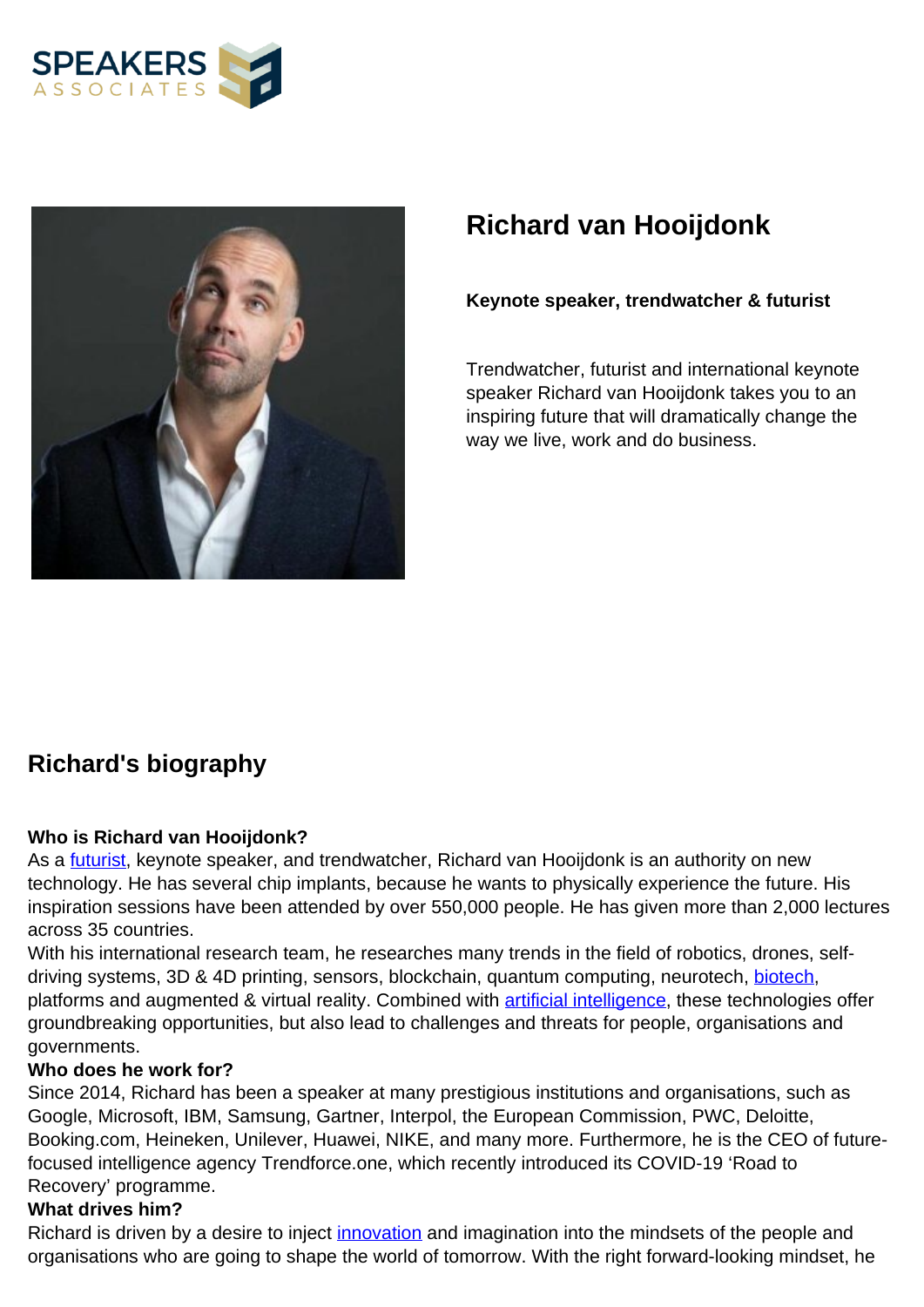believes that we can better effect change for the improvement of our health, happiness, and prosperity. **What are his publications?**

Through his online blog, he shares his findings regarding the trends and developments of our times on a weekly basis. To date, he has published 1,500 articles and 60 whitepapers, books, and e-books. One of these, 'The World of Tomorrow', became a bestseller.

# **Does Richard have a private life?**

Richard has a girlfriend and two sons, aged 9 and 19. Though firmly rooted in the present, the two boys share their father's love of the future. Richard enjoys sports, music, healthy food, and mindfulness.

# **Richard's talks**

# **Trends 2030. Are you ready?**

Tomorrow's world is just around the corner, with robots performing repetitive and predictable tasks, and sensors and cameras representing the digital feelers of our world. Self-learning algorithms will intervene on time and offer the best solutions at astonishing speeds. We will soon have cheap, autonomous transportation options at our disposal, while 3D printing technology will enable us to print everything we need. Virtual reality will enable us to experience anything we can possibly desire. But will we be safe? Will we not be outsmarted by cybercriminals? The acceleration of smartification has begun. Are you prepared?

# **Organisation of the future**

Tomorrow's organisation faces a major challenge. Technology and social developments accelerate the changes that are taking place. In the past we could take a wait-and-see approach, but in this current climate, organisations and even entire industries are quickly obsolete. This keynote lecture takes you on an inspiring journey and explains how to prepare an organisation for a future of exponential change. Which skills do you need? How do you develop an ecosystem? What does inspiring leadership look like? How can you use the 'new world' to navigate your organisation to the next phase? How do you build the organisation of the future? This keynote lecture offers insights, case studies, many examples and a clear step-by-step plan.

# **The road to recovery: Onward and upward - to recovery, digital opportunities, and growth**

The economy has been hit hard by COVID-19. In order to survive and grow, sectors and companies need to rethink their business models. Many companies from the 'old economy' will disappear, while others will grow faster than ever before. Digitisation will play a decisive role in these changes. Companies that innovate will recover faster after a crisis or recession. They have incredible resilient power.

This session provides inspiring insights into the steps that organisations and sectors can take to successfully emerge from this crisis – or even more successful than before. The session covers many topics, case studies, examples, and predictions. We can present this session in the format of a keynote lecture or master class. During a masterclass, the participants also get to work themselves. In addition, the session can be adapted to your sector. We currently have sessions available for 10 sectors.

# **Welcome to the future: a new reality**

COVID-19 has structurally changed the world. We have entered a severe recession, and to have a fighting chance to get through this, we need new rules. Organisations and companies now need to adapt faster than ever before. Managing uncertainty is becoming an increasingly important skill, but how do you do this? What kind of organisation do you need to get this job done? What is the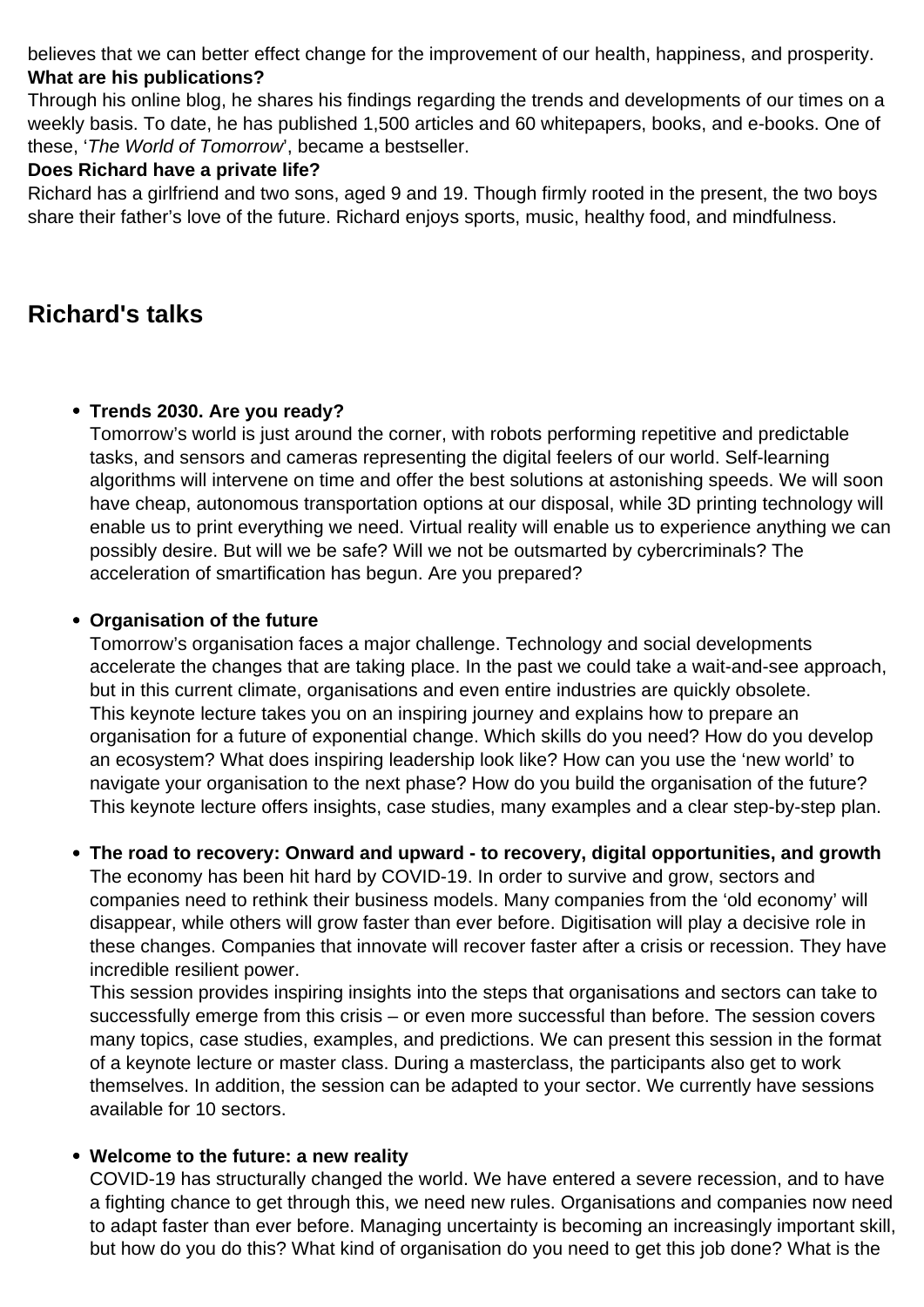'magic' of digital business models in times of crisis? How can you shift the business model in such a way that you can actually benefit from this crisis? And how do you manage such an operation? What kind of leader is needed to prepare the organisation for a bright future?

#### **The future of digital crime**

Climate change, socio-demographic factors and technology all have an influence on crime. Technological progress can take us very far, but the threats that go with it are serious. Who would have thought that drones and 4D printers could be used for criminal purposes? Could we have guessed that hacking hospitals and medical devices would become a business model for today's hackers? Is killing in virtual reality a crime? And what is the likelihood of us being able to print the successor to the coronavirus? We are far from ready for the future of crime.

# **The future of marketing**

Customers want brands to view their experience through their eyes, and make it even more integrated, seamless and consistent. There are several ways to do this. For instance, by building personalised and highly immersive customer journeys across each channel, leveraging advanced technologies like artificial intelligence, virtual & augmented reality, predictive analytics, and image and voice recognition tech. Soon, these channels will include smart fridges, Tesla dashboards and RFID chip implants.

#### **The future of work & HRM**

More and more repetitive work and basic tasks are being automated. It's important that we rethink our roles and learn new skills. How do we get the employee of the future on board and how do we change people and organisations? What will our jobs and work in general look like in the future?

New working models will emerge, the quantified workplace will precisely measure our performance, and existing hierarchies will start disappearing. 21st-century skills will be indispensable in the future and we'll increasingly transition from permanent contracts to the gig economy. Thanks to VR and hologram technology, we will be able to work remotely with people from all over the globe.

# **The future of agriculture**

Agriculture is on the eve of major technological changes. We are moving towards a more efficient, smarter and more sustainable digital future. Technology like artificial intelligence, drones, and selfdriving harvesting systems will all facilitate better efficiency, greater crop yields and more sustainable agricultural practices. Breakthroughs in agriculture will encompass data analytics and predictive tools – technologies that will make decision making more efficient and can help optimise the use of seeds, water, fertiliser and pesticides.

# **The future of construction**

The future of construction is digital. We want things to happen faster, better and cheaper. New technology is changing the way we design, build, manage and maintain buildings and infrastructure**.** An inspiring future awaits the construction sector. We will use construction robots, virtual reality, blockchain, 4D printers and digital twins. Drones will map construction sites and construction materials will repair themselves. Cameras and sensors will provide the data required for artificial intelligence. Everything will become smart. Are you ready?

#### **The future of education**

Young generations are going to inherit the most technologically advanced world ever, where everything is increasingly digitalised. It's important that their schools adequately prepare them for the future. We're going to radically transform education. eIn the world of tomorrow we need new skills. Not just tech-related skills, but soft skills as well. Digital learning will provide tailor-made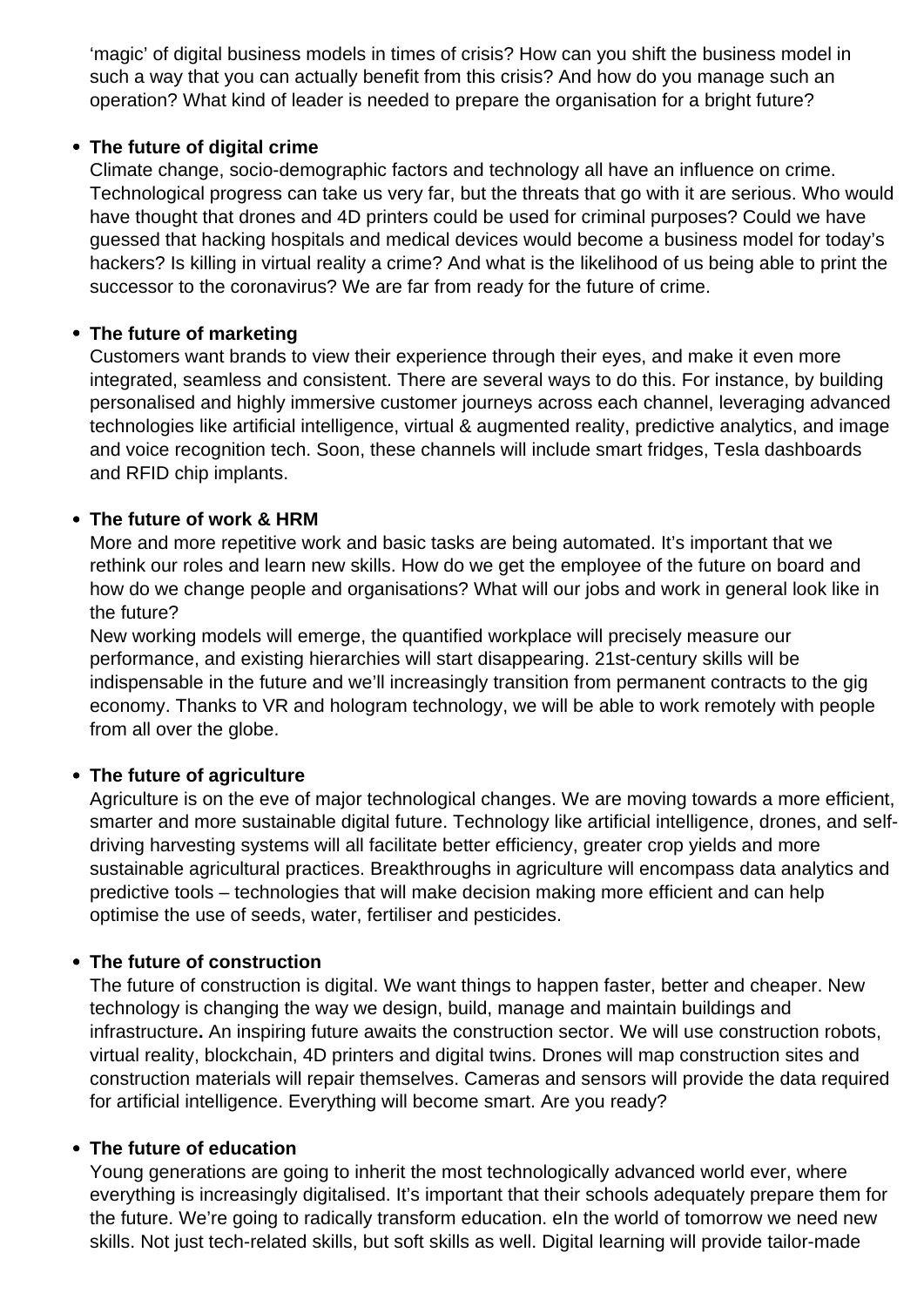education and artificial intelligence will support teachers as well as students. Tomorrow's school is a laboratory. Offline and online. A combination of learning and experimenting together. Are you already part of this transformation?

#### **The future of finance**

The future of finance is digital. Algorithms will coordinate banking, insurance and investments. It's time for new business models. Technology changes banks and insurers. Artificial intelligence pays claims and improves the digital customer experience. We also use technology to keep hackers at bay. We need new thinkers and doers. Led by visionary leaders, they will form the backbone of the financial organisations of the future. Are you ready?

#### **The future of healthcare**

What will the future of healthcare look like when certain healthcare tasks are taken over by digital healthcare providers and our hospitals make way for intelligent e-health applications? Technological developments in healthcare are taking place at breakneck speed. Think telemedicine, wearables, brain implants that eliminate the effects of epilepsy and Alzheimer's and bioprinters that print organs. In the future, we'll swallow an electronic pill that keeps our health in check. Our personalised medication will be 3D-printed at home. Surgeries will be performed by robots, and we'll even be able to 'cut' genetic diseases from our DNA. And best of all – that future is already here!

# **The future of logistics & supply chain**

The transformation of logistics and supply chains has begun. We'll see new autonomous transport systems, and robots and algorithms will ensure lower waste and more profits. Drones will deliver products within hours after you click the order button. Self-driving trucks will take care of the automatic supply and robots will provide maintenance in the warehouses. The Uberisation of logistics is underway. Do you know what the supply chain of the future will look like?

# **The future of retail**

The future of retail is in the hands of 'extreme digital'. Virtual reality and 3D printers will enable the fusing of perception, personalisation and on-the-spot production. Intelligent systems will take the place of cashiers and more and more smart products will independently find their way to the consumer. Offline and online shopping will merge into a captivating world of immersive experiences.

# **The future of smart cities**

A smart city can be compared to a human body – an intelligent organism, with technology being its nervous system, gathering sensory input and reacting to our needs. The smart city of the future will dynamically adjust its infrastructure and provide exactly what its citizens need. The IoT would be its eyes, ears and nose, with technology representing its nerve fibres. The nourishment the smart city needs to function consists of real-time data, collected from people and devices and analysed to monitor and manage mobility, water supply networks, power plants, and waste disposal. In the smart city of the future we'll see sensors everywhere, enabling responsive infrastructure, buildings and traffic systems that can react to changing circumstances in real time.

# **The future of smart governments**

Would governments be able to operate smarter, faster and more efficiently in a world where digital technology is the basis of decision-making and service provision? Which technologies will form the basis for the government of tomorrow? In the future, advanced technology will ensure that governments are able to communicate more efficiently with their citizens and that internal systems – such as tax, licensing, telecommunications, security, transport, social benefits,